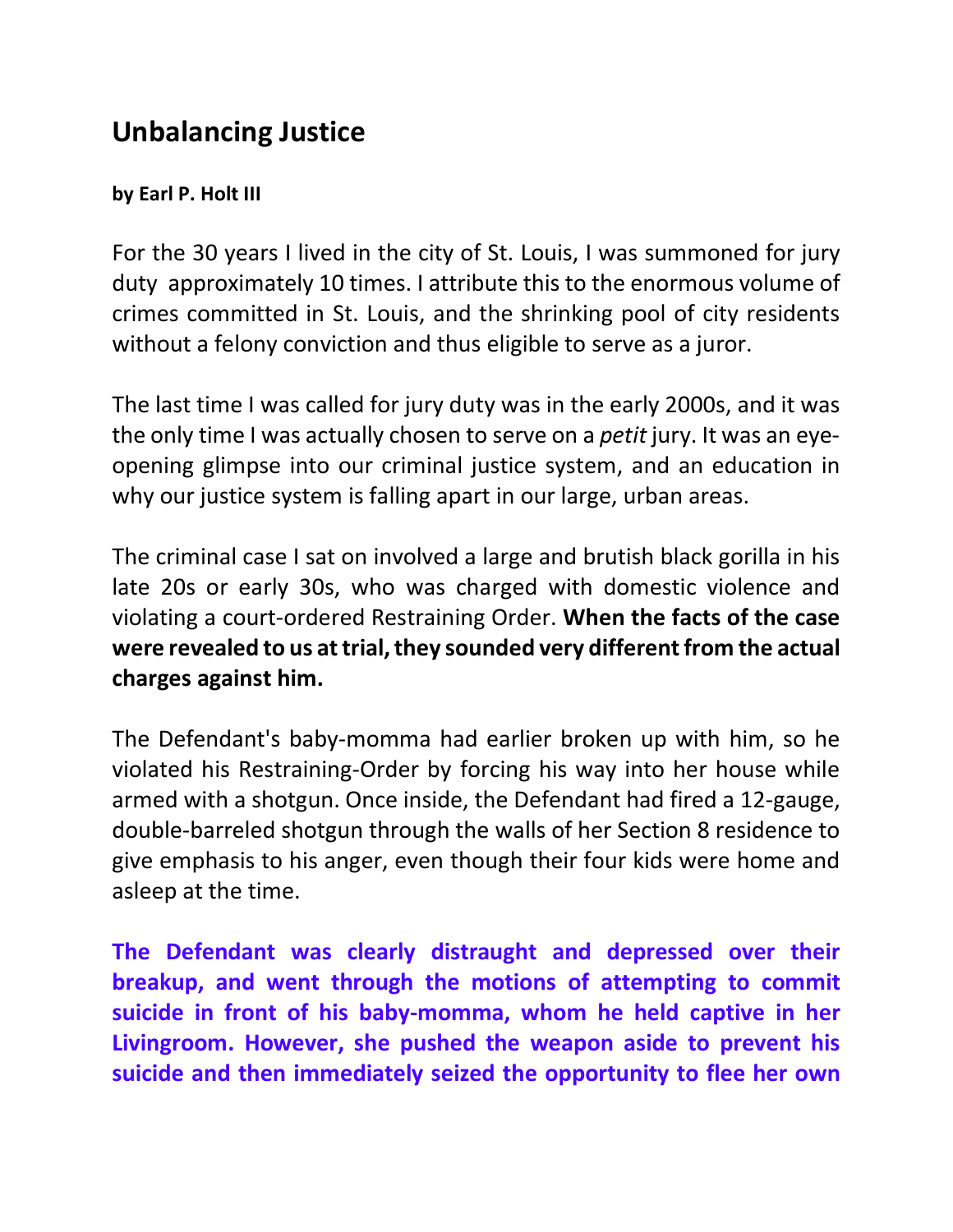## **residence to escape him. The Defendant proceeded to chase her down the street and repeatedly fired at her unsuccessfully with the shotgun.**

According to an expert witness, the only thing that saved her life was the fact that the shotgun was very loose, "*rackety*" and poorly maintained, so its two firing pins failed to make adequate contact with the primer in either live shotgun shell each time he pulled the triggers to fire. The victim testified that she heard three or four "*clicks*" as he tried to shoot her in the back while pursuing her down the street with his shotgun.

When the jury was sequestered to consider a verdict, the charges against the Defendant presented an immediate problem. The jury consisted of equal numbers of whites and blacks, and equal numbers of males and females. The black females immediately insinuated that police had **"***put a case on*" the Defendant because the charges against him seemed very different from the facts that emerged during his trial. (I'll explain the reason for this later.)

**Two younger black women began muttering their reservations about** *"sending one more black man to prison***." I knew from personal experience how blacks like to parrot** *clichés* **like that one, and so I was prepared with my own line. I immediately replied to them both (verbatim):** *"If you want to cut this guy loose, I'll vote with you. He can be back with Lakeesha and the kids TONIGHT."* **This defused their posturing, and allowed us to concentrate on public safety and the wellbeing of the victim and her kids.**

We found the Defendant guilty on both counts and, if I remember correctly, he was sentenced to life in prison. He didn't testify in his own defense, probably because -- as we learned during sentencing -- he had more prior felony convictions than the *Gambinos*. I also learned why he had been charged as he was.